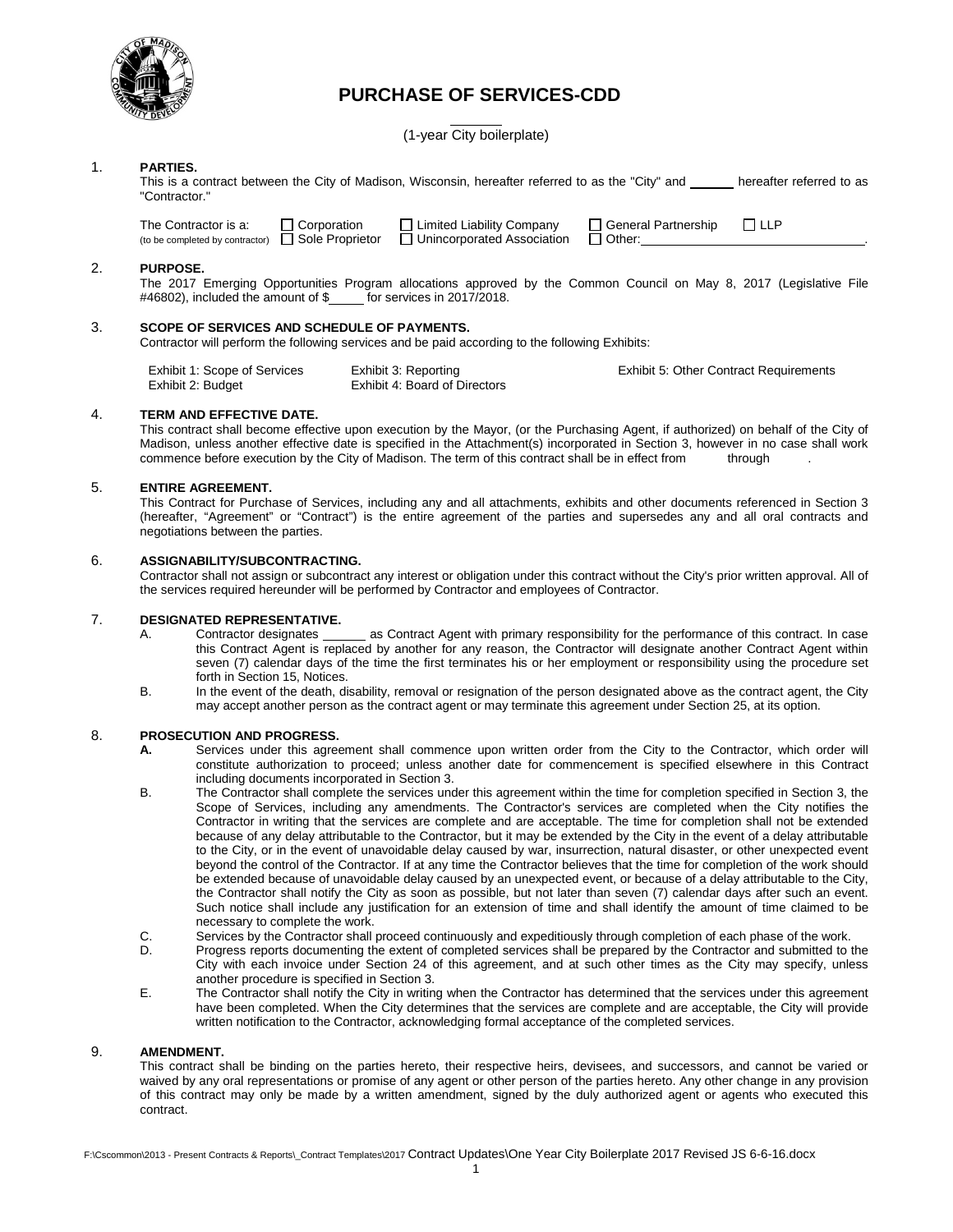## 10. **EXTRA SERVICES.**

The City may require the Contractor to perform extra services or decreased services, according to the procedure set forth in Section 24. Extra services or decreased services means services which are not different in kind or nature from the services called for in the Scope of Services, Section 3, but which may increase or decrease the quantity and kind of labor or materials or expense of performing the services. Extra services may not increase the total contract price, as set forth in Section 23, unless the contract is amended as provided in Section 9 above.

## 11. **NO WAIVER.**

No failure to exercise, and no delay in exercising, any right, power or remedy hereunder on the part of the City or Contractor shall operate as a waiver thereof, nor shall any single or partial exercise of any right, power or remedy preclude any other or further exercise thereof or the exercise of any other right, power or remedy. No express waiver shall affect any event or default other than the event or default specified in such waiver, and any such waiver, to be effective, must be in writing and shall be operative only for the time and to the extent expressly provided by the City or Contractor therein. A waiver of any covenant, term or condition contained herein shall not be construed as a waiver of any subsequent breach of the same covenant, term or condition.

## 12. **NON-DISCRIMINATION.**

A. In the performance of work under this Contract, the Contractor agrees not to discriminate against any employee or applicant for employment because of race, religion, marital status, age, color, sex, handicap, national origin or ancestry, income level or source of income, arrest record or conviction record, less than honorable discharge, physical appearance, sexual orientation, gender identity, political beliefs or student status. The Contractor further agrees not to discriminate against any subcontractor or person who offers to subcontract on this Contract because of race, religion, color, age, disability, sex, sexual orientation, gender identity or national origin.

B. See Exhibit 5, Section D for additional requirements relating to non-discrimination.

## 13. **AFFIRMATIVE ACTION.**

## **A. The following language applies to all contractors employing fifteen (15) or more employees (MGO 39.02(9)(c):**

The Contractor agrees that, within thirty (30) days after the effective date of this Contract, Contractor will provide to the City of Madison Department of Civil Rights (the "Department"), certain workforce utilization statistics, using a form provided by the City.

If the Contract is still in effect, or if the City enters into a new Agreement with the Contractor, within one year after the date on which the form was required to be provided, the Contractor will provide updated workforce information using a second form, also to be furnished by the City. The second form will be submitted to the Department no later than one year after the date on which the first form was required to be provided.

The Contractor further agrees that, for at least twelve (12) months after the effective date of this Contract, it will notify the Department of each of its job openings at facilities in Dane County for which applicants not already employees of the Contractor are to be considered. The notice will include a job description, classification, qualifications, and application procedures and deadlines, shall be provided to the City by the opening date of advertisement and with sufficient time for the City to notify candidates and make a timely referral. The Contractor agrees to interview and consider candidates referred by the Department if the candidate meets the minimum qualification standards established by the Contractor, and if the referral is timely. A referral is timely if it is received by the Contractor on or before the date stated in the notice.

The Department will determine if a contractor is exempt from the above requirements (Sec. 13.A.) at the time the Request for Exemption in 13.B.(2) is made.

#### **B. Articles of Agreement, Request for Exemption, and Release of Payment:**

#### **The "ARTICLES OF AGREEMENT" beginning on the following page, apply to all contractors, unless determined to be exempt under the following table and procedures:**

| NUMBER OF EMPLOYEES | <b>LESS THAN \$25,000</b><br>Aggregate Annual Business with the City* | \$25,000 OR MORE<br>Aggregate Annual Business with the City* |
|---------------------|-----------------------------------------------------------------------|--------------------------------------------------------------|
| 14 or less          | Exempt**                                                              | Exempt**                                                     |
| 15 or more          | Exempt**                                                              | Not Exempt                                                   |

\*As determined by the Finance Director \*\*As determined by the Department of Civil Rights

(1) Exempt Status: In this section, "Exempt" means the Contractor is exempt from the Articles of Agreement in section 13.B.(5) of this Contract and from filing an Affirmative Action plan as required by Section IV of the Articles of Agreement. The Department of Civil Rights ("Department") makes the final determination as to whether a contractor is exempt. If the Contractor is not exempt, sec. 13.B.(5) shall apply and Contractor shall select option A. or B. under Article IV therein and file an Affirmative Action Plan.

(2) Request for Exemption – Fewer Than 15 Employees: (MGO 39.02(9)(a)2.) Contractors who believe they are exempt based on number of employees shall submit a Request for Exemption on a form provided by the Department within thirty (30) days of the effective date of this Contract.

(3) Exemption – Annual Aggregate Business: (MGO 39.02(9)(a)c.): The Department will determine, at the time this Contract is presented for signature, if the Contractor is exempt because it will have less than \$25,000 in annual aggregate business with the City in the calendar year. CONTRACTORS WITH 15 OR MORE EMPLOYEES WILL LOSE THIS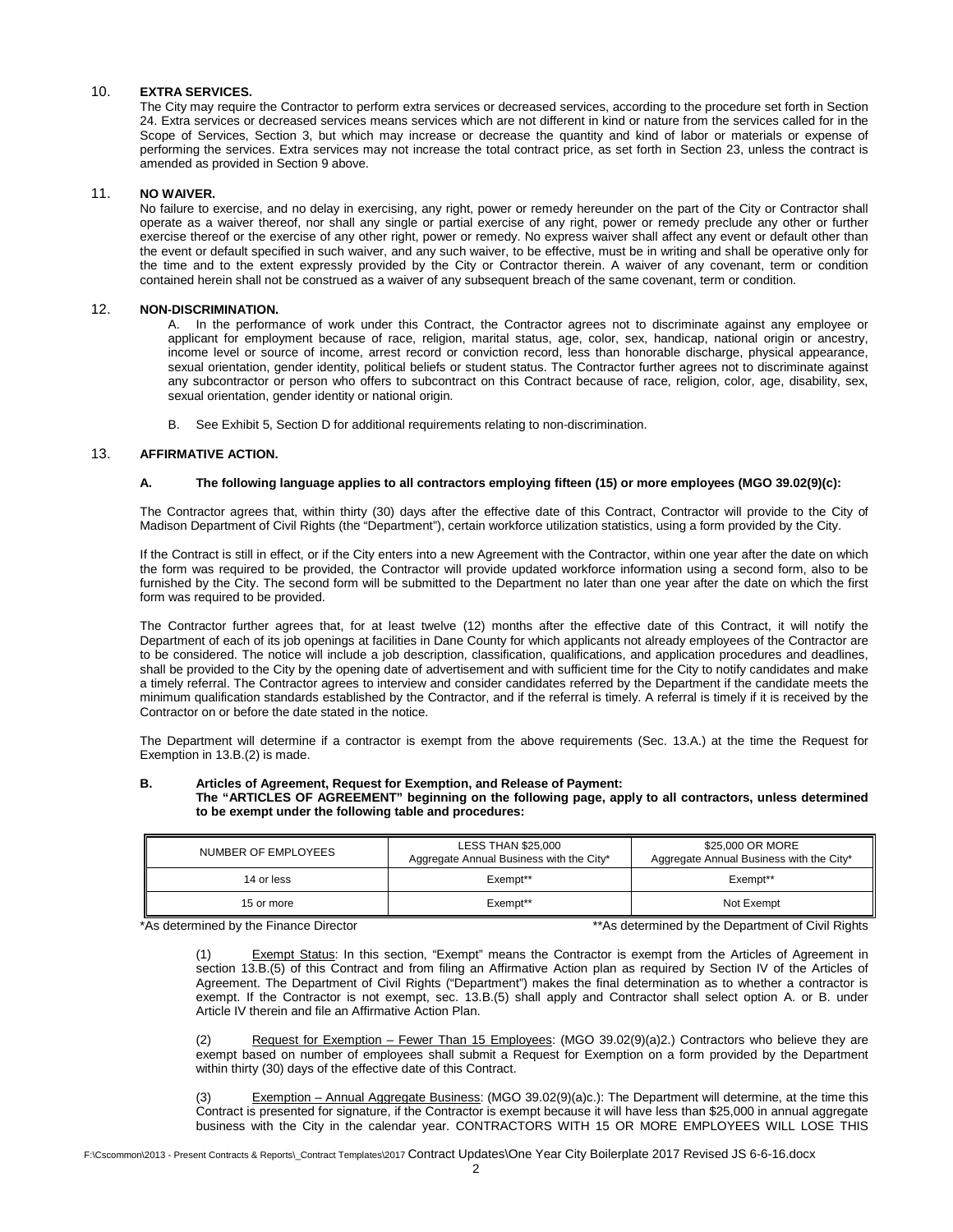EXEMPTION AND BECOME SUBJECT TO SEC. 13.B.(5) UPON REACHING \$25,000 OR MORE ANNUAL AGGREGATE BUSINESS WITH THE CITY WITHIN THE CALENDAR YEAR.

Release of Payment: (MGO 39.02(9)(e)1.b.) All non-exempt contractors must have an approved Affirmative Action plan meeting the requirements of Article IV below on file with the Department within thirty (30) days of the effective date of this Contract and prior to release of payment by the City. Contractors that are exempt based on number of employees agree to file a Request for Exemption with the Department within thirty (30) days of the effective date and prior to release of payment by the City.

#### (5) Articles of Agreement:

#### ARTICLE I

The Contractor shall take affirmative action in accordance with the provisions of this Contract to insure that applicants are employed, and that employees are treated during employment without regard to race, religion, color, age, marital status, disability, sex, sexual orientation, gender identity or national origin and that the employer shall provide harassment-free work environment for the realization<br>of the potential of each employee. Such action shall include, but not be limited to, transfer, recruitment or recruitment advertising, layoff or termination, rates of pay or other forms of compensation and selection for training including apprenticeship insofar as it is within the control of the Contractor. The Contractor agrees to post in conspicuous<br>places available to employees and applicants notices to be provided by the City setting clauses in this Contract.

#### **ARTICLE II**

The Contractor shall in all solicitations or advertisements for employees placed by or on behalf of the Contractors state that all qualified or qualifiable applicants will be employed without regard to race, religion, color, age, marital status, disability, sex, sexual orientation, gender identity or national origin.

#### **ARTICLE III**

The Contractor shall send to each labor union or representative of workers with which it has a collective bargaining Agreement or other Contract or understanding a notice to be provided by the City advising the labor union or workers representative of the Contractor's<br>equal employment opportunity and affirmative action commitments. Such notices shall be po employees and applicants for employment.

#### ARTICLE IV

#### (This Article applies to non-public works contracts.)

The Contractor agrees that it will comply with all provisions of the Affirmative Action Ordinance of the City of Madison (MGO 39.02)<br>including the Contract compliance requirements. The Contractor warrants and certifies tha **(check one):**

- A. Contractor has prepared and has on file an affirmative action plan that meets the format requirements of Federal Revised Order No, 4, 41 CFR part 60-2, as established by 43 FR 51400 November 3, 1978, including appendices required by City of Madison ordinances or it has prepared and has on file a model affirmative action plan approved by the Madison Common Council.
- B. Within thirty (30) days after the effective date of this Contract, Contractor will complete an affirmative action plan that meets the format requirements of Federal Revised Order No. 4, 41 CFR Part 60-2, as established by 43 FR 51400, November 3, 1978, including appendices required by City of Madison ordinance or within thirty (30) days after the effective date of this Contract, it<br>will complete a model affirmative action plan approved by the Madison Common Council.
- C. Contractor believes it is exempt from filing an affirmative action plan because it has fewer than fifteen (15) employees and has<br>filed, or will file within thirty (30) days after the effective date of this Contract, a f based on number of employees. If the City determines that Contractor is not exempt, the Articles of Agreement will apply.
- D. Contractor believes it is exempt from filing an affirmative action plan because its annual aggregate business with the City for the calendar year in which the contract takes effect is less than twenty-five thousand dollars (\$25,000), or for another reason listed in MGO 39.02(9)(a)2. If the City determines that Contractor is not exempt, the Articles of Agreement will apply.

#### ARTICLE V

#### (This Article applies only to public works contracts.)

The Contractor agrees that it will comply with all provisions of the Affirmative Action Ordinance of the City of Madison, including the Contract compliance requirements. The Contractor agrees to submit the model affirmative action plan for public works Contractors in a form approved by the Director of Affirmative Action.

#### ARTICLE VI

The Contractor will maintain records as required by Section **39.02**(9)(f) of the Madison General Ordinances and will provide the City's Department of Affirmative Action with access to such records and to persons who have relevant and necessary information, as provided<br>in Section **39.02**(9)(f). The City agrees to keep all such records confidential, except t law.

#### ARTICLE VII

In the event of the Contractor's or subcontractor's failure to comply with the Equal Employment Opportunity and Affirmative Action<br>provisions of this Contract or Sections 39.03 and **39.02** of the Madison General Ordinances do any or all of the following:

Cancel, terminate or suspend this Contract in whole or in part.

- B. Declare the Contractor ineligible for further City contracts until the Affirmative Action requirements are met.<br>C. Recover on behalf of the City from the prime Contractor 0.5 percent of the Contract award price for each
	- fails or refuses to comply, in the nature of liquidated damages, but not to exceed a total of five percent (5%) of the Contract price, or five thousand dollars (\$5,000), whichever is less. Under public works contracts, if a subcontractor is in noncompliance, the City may recover liquidated damages from the prime Contractor in the manner described above. The preceding sentence shall not be construed to prohibit a prime Contractor from recovering the amount of such damage from the noncomplying subcontractor.

#### ARTICLE VIII

#### (This Article applies to public works contracts only.)

The Contractor shall include the above provisions of this Contract in every subcontract so that such provisions will be binding upon each subcontractor. The Contractor shall take such action with respect to any subcontractor as necessary to enforce such provisions, including sanctions provided for noncompliance.

F:\Cscommon\2013 - Present Contracts & Reports\ Contract Templates\2017 Contract Updates\One Year City Boilerplate 2017 Revised JS 6-6-16.docx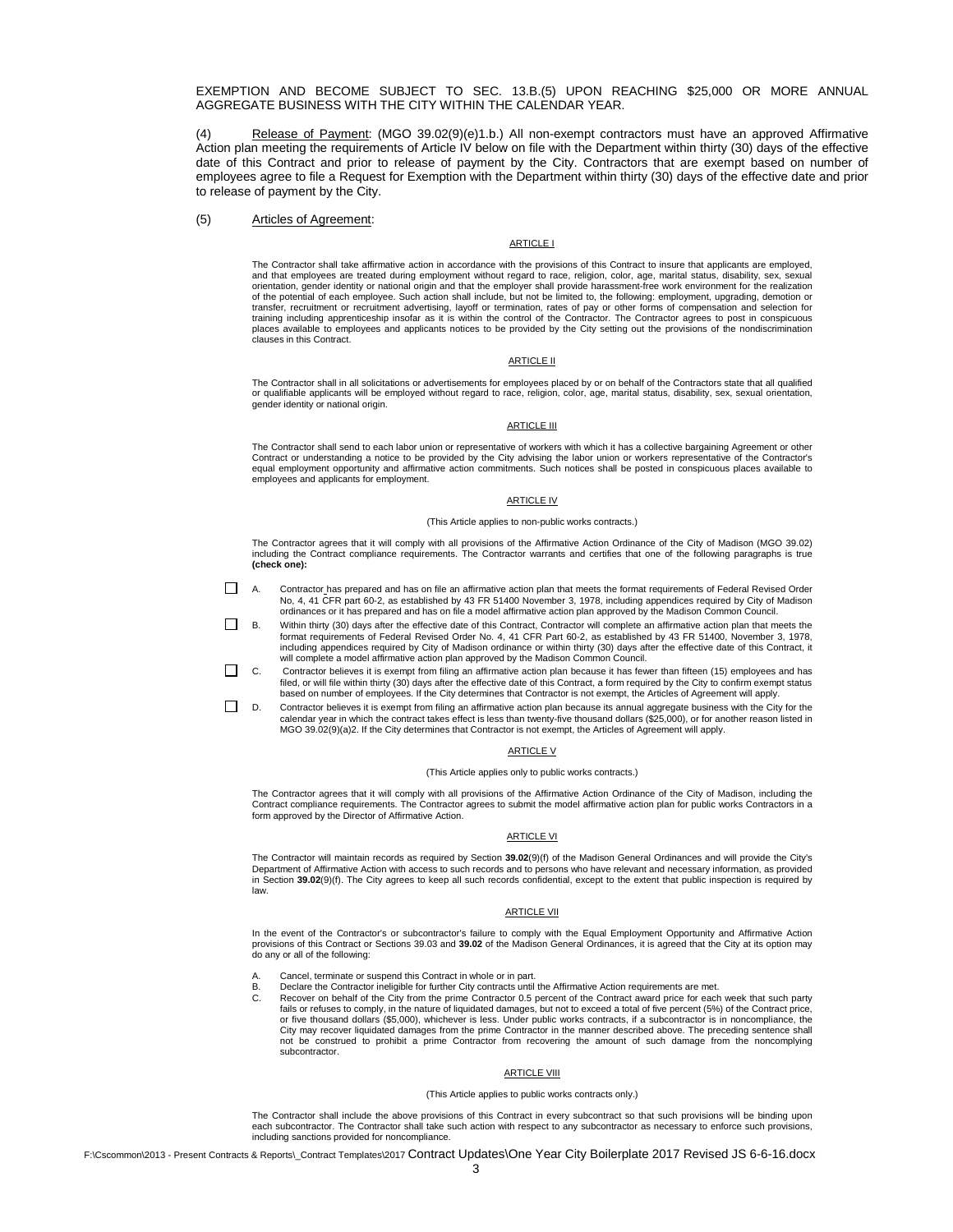ARTICLE IX

The Contractor shall allow the maximum feasible opportunity to small business enterprises to compete for any subcontracts entered<br>into pursuant to this Contract. (In federally funded contracts the terms "DBE, MBE, and WBE" business" in this Article.)

#### 14. **SEVERABILITY.**

It is mutually agreed that in case any provision of this contract is determined by any court of law to be unconstitutional, illegal or unenforceable, it is the intention of the parties that all other provisions of this contract remain in full force and effect.

#### 15. **NOTICES.**

All notices to be given under the terms of this contract shall be in writing and signed by the person serving the notice and shall be sent registered or certified mail, return receipt requested, postage prepaid, or hand delivered to the addresses of the parties listed below:

| FOR THE CITY:       | James O'Keefe, Director               |
|---------------------|---------------------------------------|
|                     | (Department or Division Head)         |
|                     | <b>Community Development Division</b> |
|                     | P.O. Box 2627                         |
|                     | Madison, WI 53701                     |
| FOR THE CONTRACTOR: |                                       |
|                     |                                       |
|                     |                                       |
|                     |                                       |

#### 16. **STATUS OF CONTRACTOR/INDEPENDENT/TAX FILING.**

It is agreed that Contractor is an independent Contractor and not an employee of the City, and that any persons who the Contractor utilizes and provides for services under this contract are employees of the Contractor and are not employees of the City of Madison.

**Contractor shall provide its taxpayer identification number (or social security number) to the City Comptroller, 210 Martin Luther King Jr. Blvd, Room 406, Madison, WI 53703, prior to payment.** The Contractor is informed that as an independent Contractor, s/he may have a responsibility to make estimated tax returns, file tax returns, and pay income taxes and make social security payments on the amounts received under this contract and that no amounts will be withheld from payments made to this Contractor for these purposes and that payment of taxes and making social security payments are solely the responsibility and obligation of the Contractor. The Contractor is further informed that s/he may be subject to civil and/or criminal penalties if s/he fails to properly report income and pay taxes and social security taxes on the amount received under this contract.

## 17. **GOODWILL.**

Any and all goodwill arising out of this contract inures solely to the benefit of the City; Contractor waives all claims to benefit of such goodwill.

#### 18. **THIRD PARTY RIGHTS.**

This contract is intended to be solely between the parties hereto. No part of this contract shall be construed to add, supplement, amend, abridge or repeal existing rights, benefits or privileges of any third party or parties, including but not limited to employees of either of the parties.

## 19. **AUDIT AND RETAINING OF DOCUMENTS.**

The Contractor agrees to provide all reports requested by the City including, but not limited to, financial statements and reports, reports and accounting of services rendered, and any other reports or documents requested. Financial and service reports shall be provided according to a schedule (when applicable) to be included in this contract. Any other reports or documents shall be provided within five (5) working days after the Contractor receives the City's written requests, unless the parties agree in writing on a longer period. Payroll records and any other documents relating to the performance of services under the terms of this Contract shall be retained by the Contractor for a period of three (3) years after completion of all work under this contract, in order to be available for audit by the City or its designee.

#### 20. **CHOICE OF LAW AND FORUM SELECTION.**

This contract shall be governed by and construed, interpreted and enforced in accordance with the laws of the State of Wisconsin. The parties agree, for any claim or suit or other dispute relating to this Contract that cannot be mutually resolved, the venue shall be a court of competent jurisdiction within the State of Wisconsin and the parties agree to submit themselves to the jurisdiction of said court, to the exclusion of any other judicial district that may have jurisdiction over such a dispute according to any law.

F:\Cscommon\2013 - Present Contracts & Reports\\_Contract Templates\2017 Contract Updates\One Year City Boilerplate 2017 Revised JS 6-6-16.docx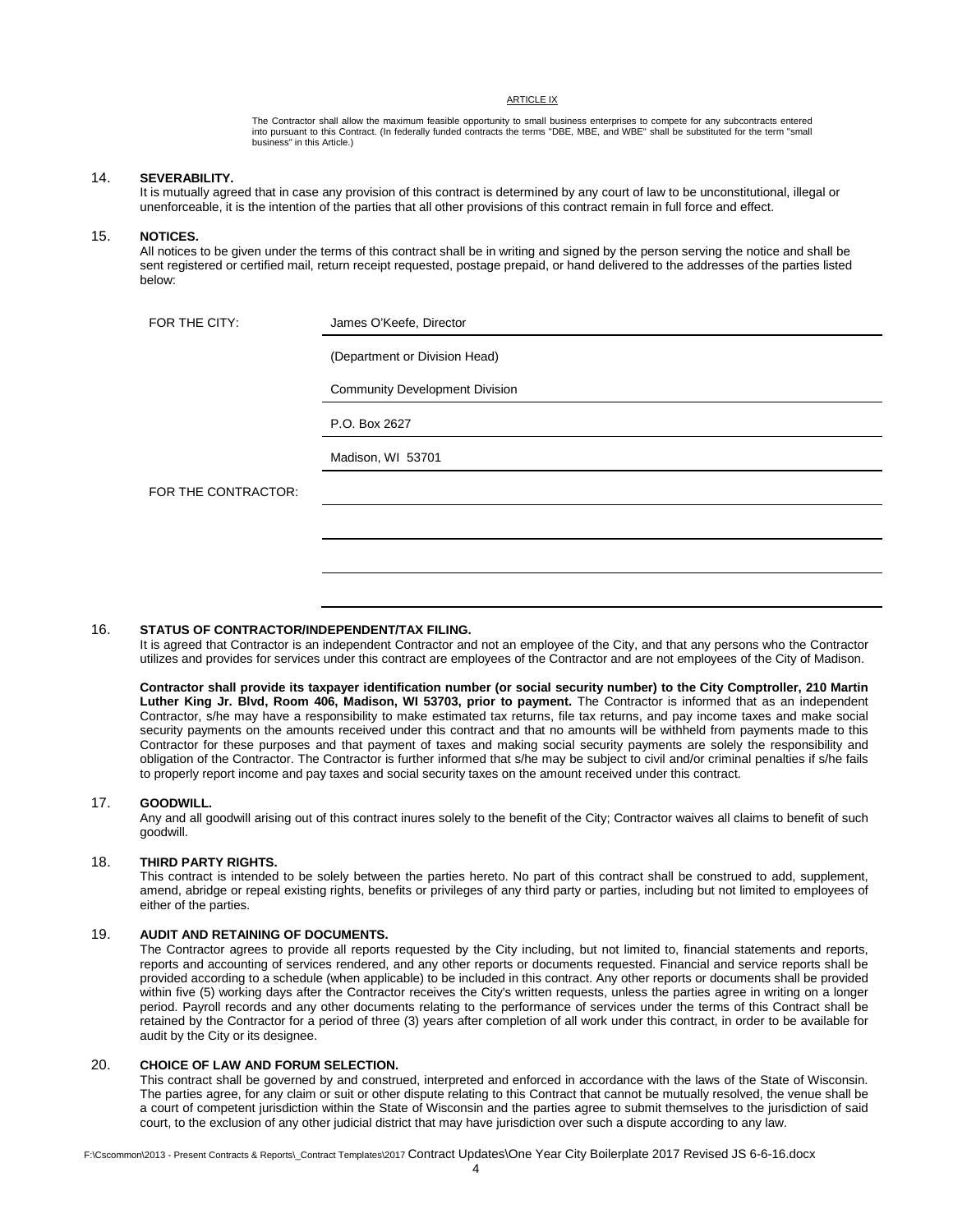## 21. **COMPLIANCE WITH APPLICABLE LAWS.**

The Contractor shall become familiar with, and shall at all times comply with and observe all federal, state, and local laws, ordinances, and regulations which in any manner affect the services or conduct of the Contractor and its agents and employees.

#### 22. **CONFLICT OF INTEREST.**

- A. The Contractor warrants that it and its agents and employees have no public or private interest, and will not acquire directly or indirectly any such interest, which would conflict in any manner with the performance of the services under this agreement.
- B. The Contractor shall not employ or contract with any person currently employed by the City for any services included under the provisions of this agreement.
- C. See Exhibit 5, B. for additional requirements.

#### 23. **COMPENSATION.**

It is expressly understood and agreed that in no event will the total compensation for services under this contract exceed \$

## 24. **BASIS FOR PAYMENT.**

See Exhibits 1 and 2.

#### 25. **DEFAULT/TERMINATION.**

- A. In the event Contractor shall default in any of the covenants, agreements, commitments, or conditions herein contained, and any such default shall continue unremedied for a period of ten (10) days after written notice thereof to Contractor, the City may, at its option and in addition to all other rights and remedies which it may have at law or in equity against Contractor, including expressly the specific enforcement hereof, forthwith have the cumulative right to immediately terminate this contract and all rights of Contractor under this contract.
- B. Notwithstanding paragraph A., above, the City may in its sole discretion and without any reason terminate this agreement at any time by furnishing the Contractor with ten (10) days' written notice of termination. In the event of termination under this subsection, the City will pay for all work completed by the Contractor and accepted by the City.

#### 26. **INDEMNIFICATION.**

The Contractor shall be liable to and hereby agrees to indemnify, defend and hold harmless the City of Madison, and its officers, officials, agents, and employees against all loss or expense (including liability costs and attorney's fees) by reason of any claim or suit, or of liability imposed by law upon the City or its officers, officials, agents or employees for damages because of bodily injury, including death at any time resulting therefrom, sustained by any person or persons or on account of damages to property, including loss of use thereof, arising from, in connection with, caused by or resulting from the Contractor's and/or Subcontractor's acts or omissions in the performance of this agreement, whether caused by or contributed to by the negligence of the City, its officers, officials, agents, or its employees.

#### 27. **INSURANCE.**

The Contractor will insure, and will require each subcontractor to insure, as indicated, against the following risks to the extent stated below. The Contractor shall not commence work under this Contract, nor shall the Contractor allow any Subcontractor to commence work on its Subcontract, until the insurance required below has been obtained and corresponding certificate(s) of insurance have been approved by the City Risk Manager.

#### Commercial General Liability

The Contractor shall procure and maintain during the life of this contract, Commercial General Liability insurance including, but not limited to bodily injury, property damage, personal injury, and products and completed operations (unless determined to be inapplicable by the Risk Manager) in an amount not less than \$1,000,000 per occurrence. This policy shall also provide contractual liability in the same amount. Contractor's coverage shall be primary and list the City of Madison, its officers, officials, agents and employees as additional insureds. Contractor shall require all subcontractors under this Contract (if any) to procure and maintain insurance meeting the above criteria, applying on a primary basis and listing the City of Madison, its officers, officials, agents and employees as additional insureds.

#### Automobile Liability

The Contractor shall procure and maintain during the life of this contract Business Automobile Liability insurance covering owned, non-owned and hired automobiles with limits of not less than \$1,000,000 combined single limit per accident. Contractor shall require all subcontractors under this Contract (if any) to procure and maintain insurance covering each subcontractor and meeting the above criteria.

#### Worker's Compensation

The Contractor shall procure and maintain during the life of this contract statutory Workers' Compensation insurance as required by the State of Wisconsin. The Contractor shall also carry Employers Liability limits of at least \$100,000 Each Accident, \$100,000 Disease – Each Employee, and \$500,000 Disease – Policy Limit. Contractor shall require all subcontractors under this Contract (if any) to procure and maintain such insurance, covering each subcontractor.

#### Professional Liability

The Contractor shall procure and maintain professional liability insurance with coverage of not less than \$1,000,000. If such policy is a "claims made" policy, all renewals thereof during the life of the contract shall include "prior acts coverage" covering at all times all claims made with respect to Contractor's work performed under the contract. This Professional Liability coverage must be kept in force for a period of six (6) years after the services have been accepted by the City.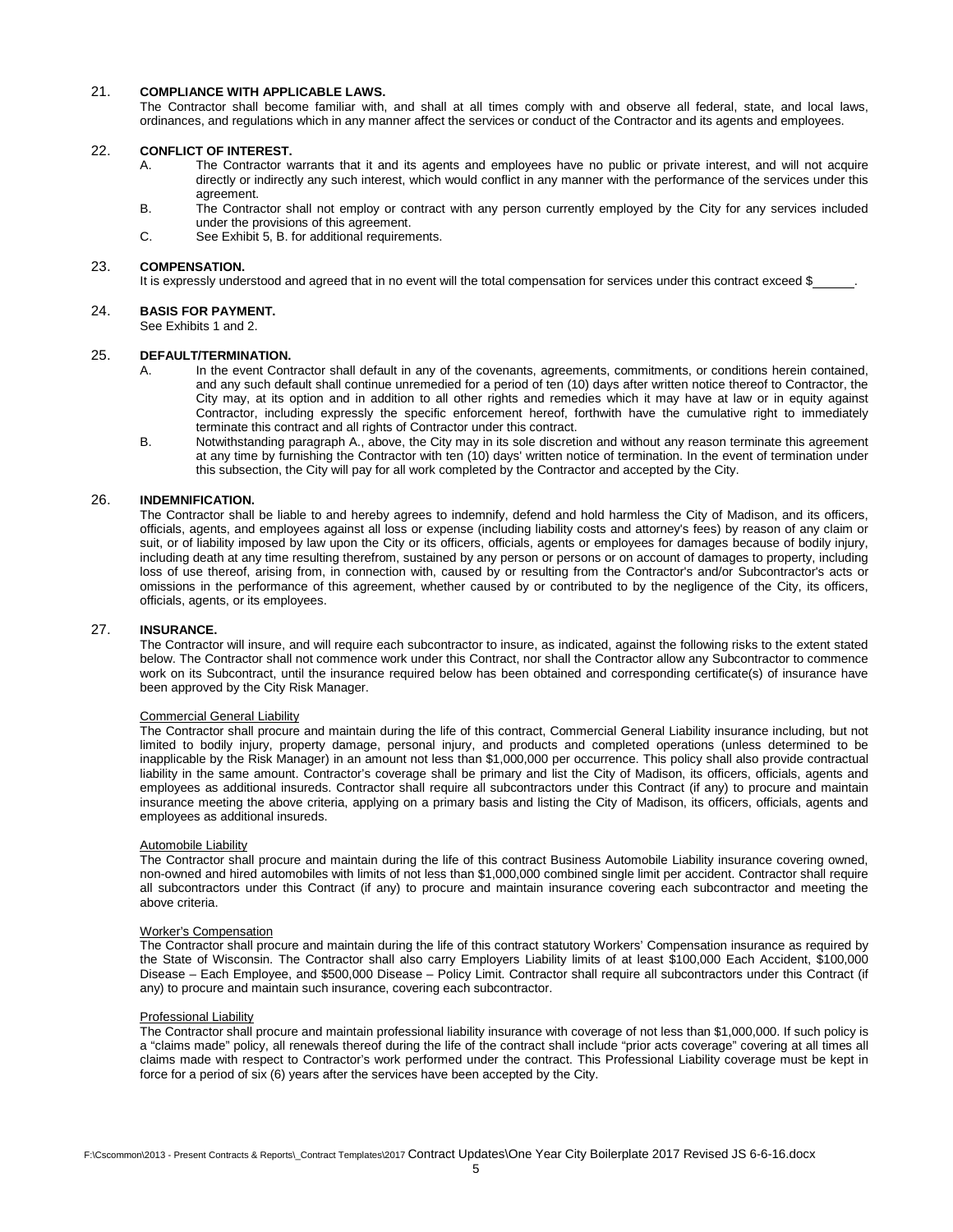**Acceptability of Insurers.** The above-required insurance is to be placed with insurers who have an A.M. Best rating of no less than A- (A minus) and a Financial Category rating of no less than VII.

**Proof of Insurance, Approval.** The Contractor shall provide the City with certificate(s) of insurance showing the type, amount, effective dates, and expiration dates of required policies prior to commencing work under this Contract. Contractor shall provide the certificate(s) to the City's representative upon execution of the Contract, or sooner, for approval by the City Risk Manager. If any of the policies required above expire while this Contract is in effect, Contractor shall provide renewal certificate(s) to the City for approval. Certificate Holder language should be listed as follows:

 City of Madison ATTN: Risk Management, Room 406 210 Martin Luther King, Jr. Blvd. Madison, WI 5373

The Contractor shall provide copies of additional insured endorsements or insurance policies, if requested by the City Risk Manager. The Contractor and/or Insurer shall give the City thirty (30) days advance written notice of cancellation, non-renewal or material changes to any of the above-required policies during the term of this Contract.

#### 28. **OWNERSHIP OF CONTRACT PRODUCT.**

All of the work product, including, but not limited to, documents, materials, files, reports, data, including magnetic tapes, disks of computer-aided designs or other electronically stored data or information (the "Documents"), which the Contractor prepares pursuant to the terms and conditions of this Contract are the sole property of the City. The Contractor will not publish any such materials or use them for any research or publication, other than as expressly required or permitted by this Contract, without the prior written permission of the City. The grant or denial of such permission shall be at the City's sole discretion.

The Contractor intends that the copyright to the Documents shall be owned by City, whether as author (as a Work Made For Hire), or by assignment from Contractor to City. The parties expressly agree that the Documents shall be considered a Work Made For Hire as defined by Title 17, United States Code, Section 101(2).

As further consideration for the City entering into this Contract, the Contractor hereby assigns to City all of the Contractor's rights, title, interest and ownership in the Documents, including the right to procure the copyright therein and the right to secure any renewals, reissues and extensions of any such copyright in any foreign country. The City shall be entitled to the sole and exclusive benefit of the Documents, including the copyright thereto, and whenever required by the City, the Contractor shall at no additional compensation, execute all documents of assignment of the full and exclusive benefit and copyright thereof to the City. Any subcontractors and other independent Contractors who prepare portions of the Documents shall be required by the Contractor to execute an assignment of ownership in favor of the City before commencing work.

#### 29. **LIVING WAGE (Applicable to contracts exceeding \$5,000).**

Unless exempt by MGO 4.20, the Contractor agrees to pay all employees employed by the Contractor in the performance of this contract, whether on a full-time or part-time basis, a base wage of not less than the City minimum hourly wage as required by Section 4.20, Madison General Ordinances.

#### 30. **EQUAL BENEFITS REQUIREMENT (Sec. 39.07, MGO.) (Applicable to contracts exceeding \$25,000).**

This provision applies to service contracts of more than \$25,000 executed, extended, or renewed by the City on July 1, 2012 or later, unless exempt by Sec. 39.07 of the Madison General Ordinances (MGO).

For the duration of this Contract, the Contractor agrees to offer and provide benefits to employees with domestic partners that are equal to the benefits offered and provided to married employees with spouses, and to comply with all provisions of Sec. 39.07, MGO. If a benefit would be available to the spouse of a married employee, or to the employee based on his or her status as a spouse, the benefit shall also be made available to a domestic partner of an employee, or to the employee based on his or her status as a domestic partner. "Benefits" include any plan, program or policy provided or offered to employees as part of the employer's total compensation package, including but not limited to, bereavement leave, family medical leave, sick leave, health insurance or other health benefits, dental insurance or other dental benefits, disability insurance, life insurance, membership or membership discounts, moving expenses, pension and retirement benefits, and travel benefits.

Cash Equivalent. If after making a reasonable effort to provide an equal benefit for a domestic partner of an employee, the Contractor is unable to provide the benefit, the Contractor shall provide the employee with the cash equivalent of the benefit.

Proof of Domestic Partner Status. The Contractor may require an employee to provide proof of domestic partnership status as a prerequisite to providing the equal benefits. Any such requirement of proof shall comply with Sec. 39.07(4), MGO.

Notice Posting, Compliance. The Contractor shall post a notice informing all employees of the equal benefit requirements of this Contract, the complaint procedure, and agrees to produce records upon request of the City, as required by Sec. 39.07, MGO.

Subcontractors (Service Contracts Only). Contractor shall require all subcontractors, the value of whose work is twenty-five thousand dollars (\$25,000) or more, to provide equal benefits in compliance with Sec. 39.07, MGO.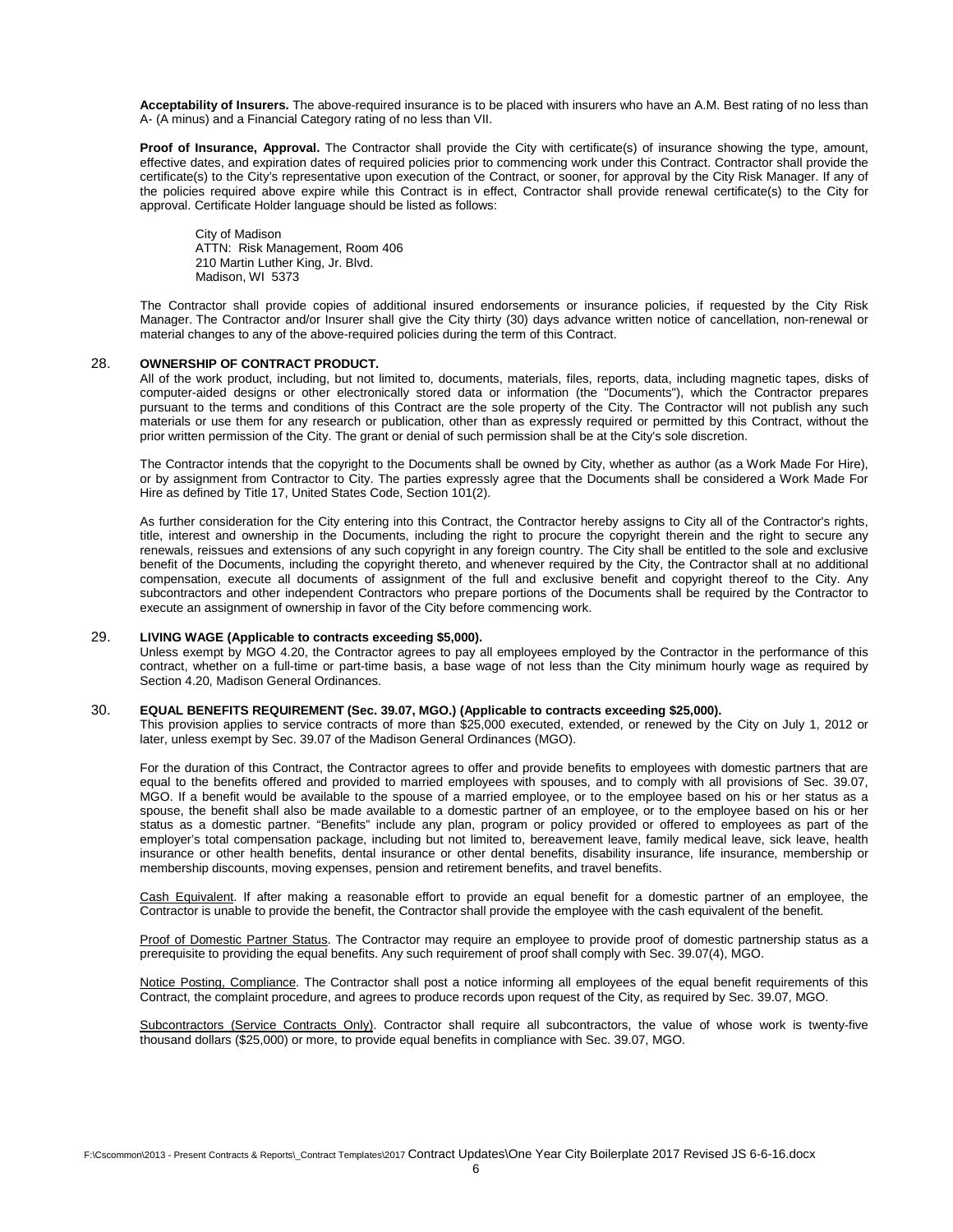## 31. **BAN THE BOX - ARREST AND CRIMINAL BACKGROUND CHECKS.** (Sec. 39.08, MGO. Applicable to contracts exceeding \$25,000.)<br>A.

DEFINITIONS.

For purposes of this section, "Arrest and Conviction Record" includes, but is not limited to, information indicating that a person has been questioned, apprehended, taken into custody or detention, held for investigation, arrested, charged with, indicted or tried for any felony, misdemeanor or other offense pursuant to any law enforcement or military authority.

"Conviction record" includes, but is not limited to, information indicating that a person has been convicted of a felony, misdemeanor or other offense, placed on probation, fined, imprisoned or paroled pursuant to any law enforcement or military authority.

"Background Check" means the process of checking an applicant's arrest and conviction record, through any means.

- B. REQUIREMENTS. For the duration of this Contract, the Contractor shall:
	- (1) Remove from all job application forms any questions, check boxes, or other inquiries regarding an applicant's arrest and conviction record, as defined herein.
	- (2) Refrain from asking an applicant in any manner about their arrest or conviction record until after conditional offer of employment is made to the applicant in question.
	- (3) Refrain from conducting a formal or informal background check or making any other inquiry using any privately or publicly available means of obtaining the arrest or conviction record of an applicant until after a conditional offer of employment is made to the applicant in question.
	- (4) Make information about this ordinance available to applicants and existing employees, and post notices in prominent locations at the workplace with information about the ordinance and complaint procedure using language provided by the City.
	- (5) Comply with all other provisions of Sec. 39.08, MGO.

C. EXEMPTIONS: This section does not apply when:

- (1) Hiring for a position where certain convictions or violations are a bar to employment in that position under applicable law, or
- (2) Hiring a position for which information about criminal or arrest record, or a background check is required by law to be performed at a time or in a manner that would otherwise be prohibited by this ordinance, including a licensed trade or profession where the licensing authority explicitly authorizes or requires the inquiry in question.

To be exempt under sec. C.(1) or (2) above, Contractor must demonstrate to the City that there is a law or regulation that requires the hiring practice in question. If so, the contractor is exempt from this section for the position(s) in question.

## 32. **WEAPONS PROHIBITION.**

Contractor shall prohibit, and shall require its subcontractors to prohibit, its employees from carrying weapons, including concealed weapons, in the course of performance of work under this Contract, other than while at the Contractor's or subcontractor's own business premises. This requirement shall apply to vehicles used at any City work site and vehicles used to perform any work under this Contract, except vehicles that are an employee's "own motor vehicle" pursuant to Wis. Stat. sec. 175.60(15m).

## 33. **IT NETWORK CONNECTION POLICY.**

If this Contract includes services such as software support, software maintenance, network services, and/or system development services and will require a Network Connection the City Network (as defined in the following link), the City's Network Connection Policy found at this link:<http://www.cityofmadison.com/attorney/documents/posNetworkConnection.doc> is hereby incorporated and made a part of this Contract and Contractor agrees to comply with all of its requirements.

## 34. **AUTHORITY.**

Contractor represents that it has the authority to enter into this Contract. If the Contractor is not an individual, the person signing on behalf of the Contractor represents and warrants that he or she has been duly authorized to bind the Contractor and sign this Contract on the Contractor's behalf.

## 35. **COUNTERPARTS, ELECTRONIC DELIVERY.**

This Contract may be signed in counterparts, each of which shall be taken together as a whole to comprise a single document. Signatures on this Contract may be exchanged between the parties by facsimile, electronic scanned copy (.pdf) or similar technology and shall be as valid as original. Executed copies or counterparts of this Contract may be delivered by facsimile or email and upon receipt will be deemed original and binding upon the parties hereto, whether or not a hard copy is also delivered. Copies of this Contract, fully executed, shall be as valid as an original.